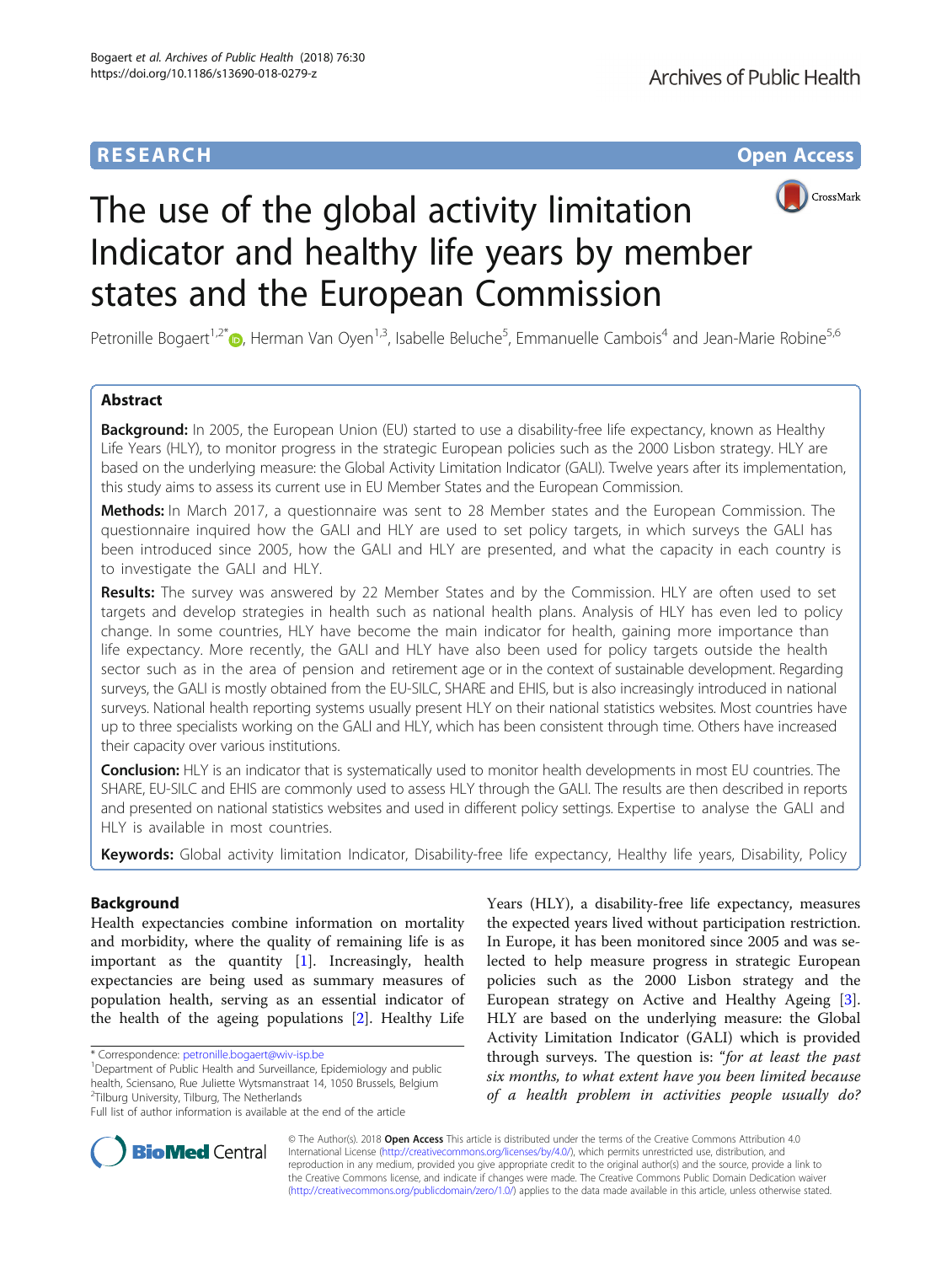Would you say you have been: severely limited? limited but not severely? not limited at all?". The development of the GALI occurred in the framework of the creation of a coherent set of indicators to monitor health across Europe [\[4](#page-5-0)]. The GALI is one of the three questions of the Minimal European Health Module (MEHM) which is a module that was developed to be used in EU social surveys such as the EU Statistics of Income and Living Conditions (EU-SILC) and the Eurobarometer [[4\]](#page-5-0). Eurostat plays an important role in the coordination of the EU-SILC and the calculation of HLY.

A HLY improvement is the main health goal of the EU in order to reduce the social and economic burden with life expectancy lengthening [\[5](#page-5-0)]. The European Innovation Partnership on Active and Healthy Ageing is targeting to increase the average HLY of Europeans by two years by 2020  $[3, 6]$  $[3, 6]$  $[3, 6]$  $[3, 6]$ . Additionally, HLY are used as a Sustainable Development Indicator (SDI) in the Europe 2020 strategy, being the headline SDI for the public health theme [\[7](#page-5-0)]. The European Commission deployed efforts to harmonise the instruments and methods used in EU Member States to measure HLY and has assessed its uptake in 2006 [[8\]](#page-5-0). They concluded that the use of the HLY indicator was not (yet) widespread, mainly due to limited awareness and understanding of the concept. However, the evaluation only covered the period since the adoption of HLY as a Lisbon Structural Indicator. Nonetheless, the evidence showed that the HLY indicator was seen as important to measure progress towards the Lisbon objectives, in particular because health is a precursor for economic growth and it is an instrument to put health capital higher on the European political agenda  $[8]$  $[8]$ . Possible methods to increase the uptake in policy and actions were identified. This included the improvement of dissemination activities by providing easier access to information and by increasing visibility.

Since 2006, no assessment has been carried out to look at the use and uptake of the GALI and HLY in the EU. Despite the EU's attention, the evolution of the GALI and HLY indicators has not been examined for over 10 years. This study aims to assess the current use of the GALI and HLY indicators by the European Commission and EU Member States. The aim was not to cover a representative sample of potential users, but rather to have a variety of respondents active in the field who could provide a picture of current uses in Member States and the EU.

## Methods

A questionnaire was sent to experts active in the European Health and Life Expectancy Information System (EHLEIS) project, or working in a relevant public health and/or statistical area, in 28 Member states and two departments of the European Commission [\[9](#page-5-0), [10\]](#page-5-0). Information was collected

from a sample of 22 public health professionals, active in the field of health monitoring, belonging to agencies, such as ministries ( $n = 2$ ), statistical offices ( $n = 8$ ), public health institutes (n = 8) and universities ( $n = 4$ ) that are potential users. Two experts from the European Commission responded to the survey. After purposive sampling, snowball sampling was used. The respondents were asked whether they were the right contact person to respond to the survey. If this was not the case, the respondents were asked to provide contact details for a more suitable contact person and the survey was forwarded to this person. Out of the 30 contacted persons, 23 returned their questionnaire, one suggested other colleagues to be contacted. The questionnaire was sent by email in March 2017 and a reminder was sent after one month. One response to the questionnaire per country was aimed for to provide a picture of current use. Information was complemented with data available from the EHLEIS network and the literature.

The questionnaire (Additional file [1\)](#page-5-0) was developed around four topics: policy implications, use in surveys, dissemination and national capacity in staff. More specifically, the questionnaire inquired if the GALI and HLY had policy implications and was used to assess the current situation or set targets in public policy; in which survey the GALI had been introduced since 2005; how the distribution of the GALI (prevalence of participation restriction by severity level) and HLY were presented, discussed and disseminated at national or regional level; and what the national capacity was to calculate, analyse and follow-up on the GALI and HLY. The questionnaire consisted of six open-ended questions which were analysed qualitatively by using theme coding and frequency analysis. Theme coding was used for the analysis of the first and third topic in which the areas of policy and dissemination type were identified and categorised. The frequency of the use of the different types of surveys and the number of personnel working on HLY or the GALI was investigated.

# Results

Twenty-two Member States responded to the questionnaire resulting in a 79% response rate in the Member States and two responded from the European Commission. The majority of Member States respondents were part of a public health institute  $(n = 8)$  or a statistical institute ( $n = 8$ ), but other agencies such as ministries and universities were also covered with respectively two and four respondents. The non-responding Member States were Croatia, Ireland, Luxembourg, Malta, Poland and Portugal. Not all answers addressed the questions completely, however only 3 out of 144 questions were left completely unanswered.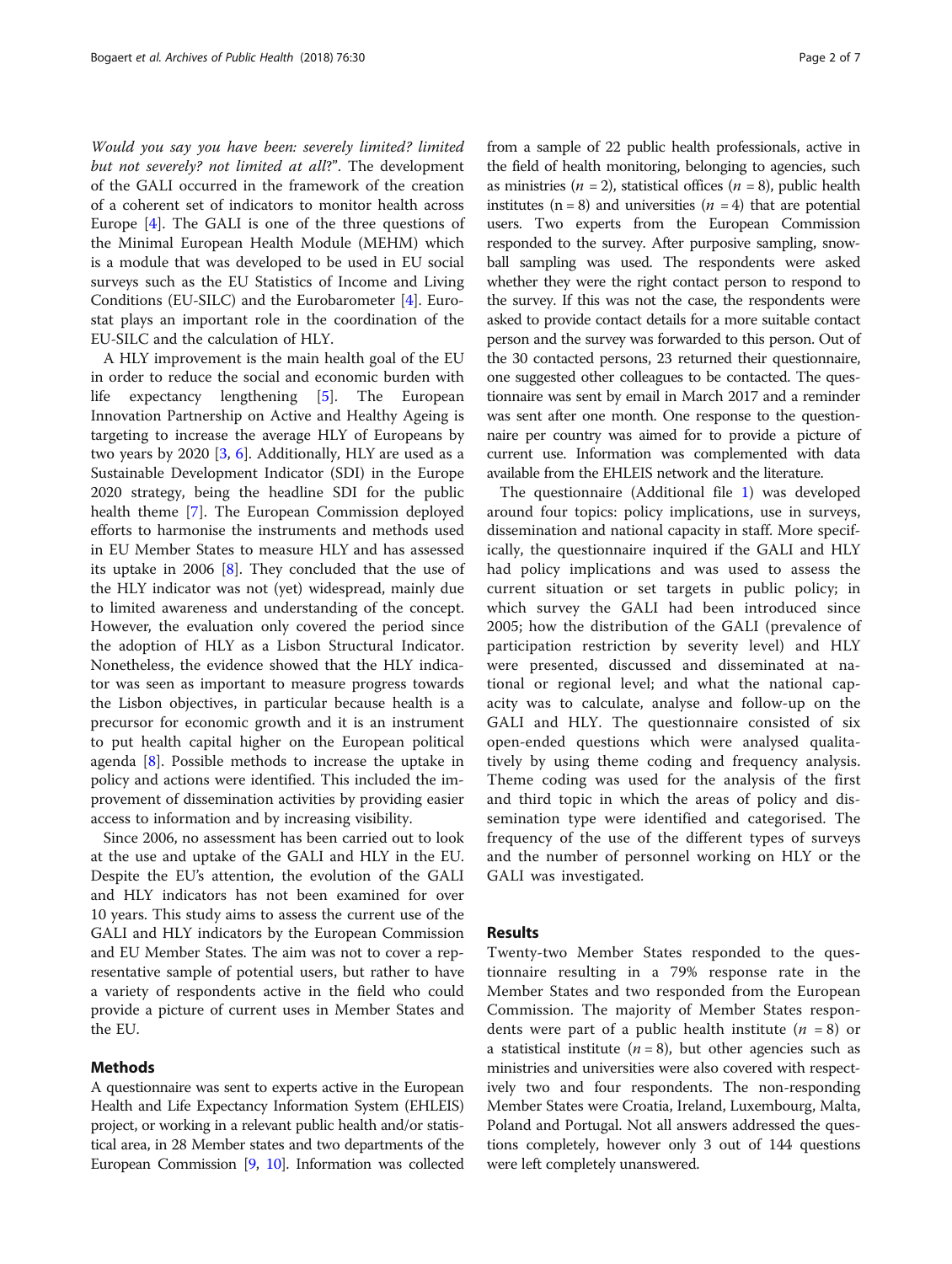## Policy implications

Fifteen countries reported that HLY are used in the policy domain of health. In these countries, HLY are monitored and used to set targets in national health strategies or plans. In some cases, the national health plan was readjusted based on the values of the HLY. In Estonia, for example, analyses of HLY led to policy change as the mid-term assessment of the national health plan was not as good as expected and new plans were set by the Ministry of Social Affairs. In Italy, results on the indicator trends and their assessment on the impact on policies is monitored by a high-level committee and annually presented at the Italian parliament. The impact on regional policies was difficult to assess as only two respondents mentioned HLY or the GALI was used at regional level. The questionnaire revealed, HLY are usually reported in parallel with LE, however in Lithuania LE was changed to HLY as the main evaluation criteria in the program of the government. Furthermore, the GALI and HLY are used in the public policy area of disabilities and healthy ageing both by Member States and the European Commission  $[11, 12]$  $[11, 12]$  $[11, 12]$  $[11, 12]$ , but according to the respondents, more frequently in the context of sustainability and forecasting which is closely linked to budget and pension policy areas. Respondents from Belgium, Czech Republic, Estonia, Hungary, Italy, Lithuania and Latvia reported HLY to be included in the strategies of sustainable development. Also at the European Commission within the EU Sustainable Development Strategy, HLY are a headline indicator [\[7](#page-5-0), [13\]](#page-6-0). In Estonia, the respondent stated that it is a government priority to increase HLY in order to increase people's years of economic activity, which in its turn offers the possibility to increase retirement age and may ensure sustainability of the pension system. In the Netherlands, the discussion of linking pension age to HLY was raised, but eventually only LE was taken into account. In the UK, disability-free life expectancy at age 65 has been used to inform independent review into the state pension age. However, Healthy Life Expectancy (HLE), based on self-perceived health, was used to assess fairness in raising the state pension.

In the European Commission, HLY and the GALI are used in various contexts by different Directorate Generals (DGs) including DG Communication, DG Connect, DG Employment, DG Eurostat and DG SANTE (Table [1\)](#page-3-0). HLY are used in the context of the European Innovation Partnership on Active and Healthy Ageing and the European Pillar of Social Rights that was adopted by the European Commission in 2017. HLY at age 65 was included as a headline indicator on the Social Scoreboard. DG Eurostat collects the GALI question in various surveys and HLY for the Sustainable Development Indicators (SDI) on public health, the quality of life indicators on health [[7,](#page-5-0) [14\]](#page-6-0). The GALI is also gathered within the context of the European Disability Strategy 2010–2020 of DG Employment [\[15](#page-6-0)]. The GALI is used there to monitor the situation of disabled people to support the EU's implementation of the UN Convention on the Rights of Persons with Disabilities (UNCRPD) [\[15,](#page-6-0) [16](#page-6-0)]. The GALI EU-SILC data is also used by the Academic Network of European Disability Experts (ANED) to produce estimations of the Europe 2020 indicators on employment and education in relation to disabled persons. HLY are also used in the Active Ageing Index by the United Nations Economic Commission for Europe and the European Commission [[17\]](#page-6-0). Finally, the European Core Health Indicator on Health expectancy is also based on HLY which form the core of the quantitative indicators used in the Health at a Glance: Europe report, the Country health profiles, and DG Employment's Joint Assessment Framework Health.

# The GALI in surveys

All participants reported that the GALI question was introduced in the EU-SILC. Some respondents did point out the wording had changed over the years since its introduction. Also in the European Health Interview Survey (EHIS) most countries have the GALI question included. Only Austria reported it had removed the GALI question from the EHIS. Eight countries indicated to have the GALI question in other national or regional surveys. Only two countries mentioned to have the GALI question in the Survey of Health, Ageing and Retirement in Europe (SHARE) in their country, even though the SHARE containing the GALI question is currently carried out in 16 EU Member States. Other Surveys mentioned by participants were the censuses  $(N = 2)$ , the European health examination survey  $(N = 2)$ , and various other surveys on health status, health care, living style, work, school health, housing, family resources, life opportunities, gender and social protection. In Belgium, the GALI is even used in small scale studies e.g. on Lyme disease. Negotiations between Eurostat and the EU Member States are ongoing to insert the GALI as a disability variable into the Labour Force Survey once every two years, thus creating a reliable monitoring tool on the employment of people with disabilities. The 2017 SILC module on children also includes a disability perspective (the GALI variable adapted for children), thus bridging the knowledge gap regarding children with disabilities in households.

# Presentation and dissemination of HLY

Country reports are yearly produced by EHLEIS [\[18](#page-6-0)]. In the country reports, Member States have since 2014 the opportunity to add a one-page summary of research done within their country. This page was filled in on average by 12 of the 28 EU countries between 2014 and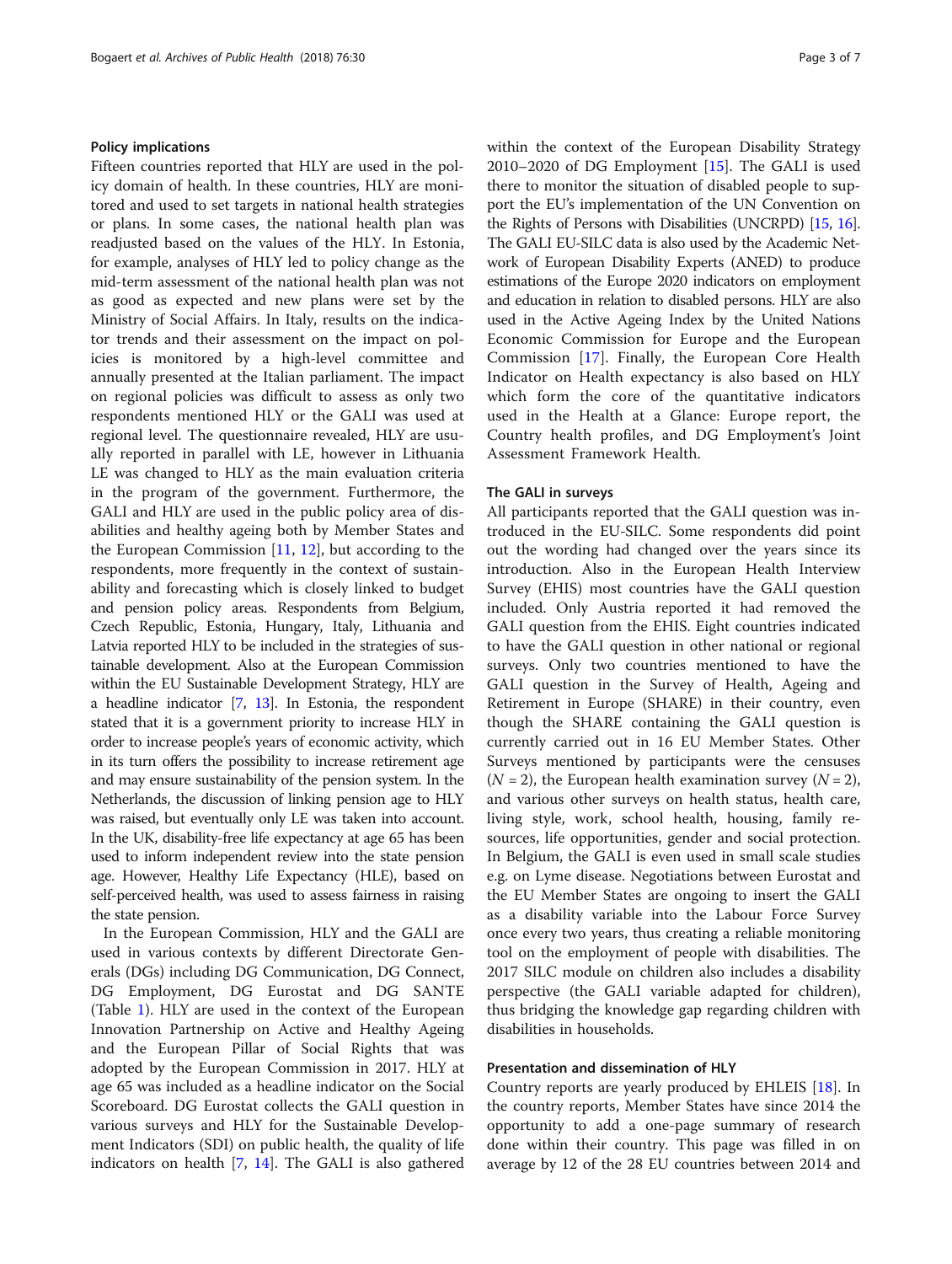| Directorate General                         | Use of Healthy Life Years                                                                                                   | Measurement                                                                                                                                                                                                                       |
|---------------------------------------------|-----------------------------------------------------------------------------------------------------------------------------|-----------------------------------------------------------------------------------------------------------------------------------------------------------------------------------------------------------------------------------|
| DG Communication                            | Eurobarometer. Prevalence of activity limitation<br>through survey instrument: GALI question.                               | Self-reported limitations in daily activities by age,<br>sex and income level (SI-C11)                                                                                                                                            |
| DG Eurostat                                 | Metadata sheet healthy life years                                                                                           | Healthy Life Years at birth, at 50, at 65 and by sex                                                                                                                                                                              |
|                                             | Sustainable Development Indicator                                                                                           | Healthy life years and life expectancy at birth, by sex                                                                                                                                                                           |
|                                             | Quality of Life indicators on health                                                                                        | Healthy Life Years at birth, at 65, by sex                                                                                                                                                                                        |
| DG Connect and wider<br>European Commission | European Innovation Partnership on Active<br>and Healthy Ageing: target 2020                                                | Healthy life years at birth, by sex                                                                                                                                                                                               |
| DG Employment                               | Social Protection & Social Inclusion                                                                                        | Healthy Life Years at birth, at 65, by sex (SI-C4a)<br>Self-reported limitations in daily activities by age,<br>sex and income level (SI-C11)                                                                                     |
|                                             | European Pillar of Social Rights on Social Scoreboard                                                                       | Healthy life years at the age of 65, by sex                                                                                                                                                                                       |
|                                             | Joint Assessment Framework (JAF on health)                                                                                  | Healthy Life Years at birth, at 65, by sex (H-2)                                                                                                                                                                                  |
|                                             | European Disability Strategy (2010-2020). Prevalence<br>of activity limitation through survey instrument:<br>GALI question. | Self-reported limitations in daily activities by age,<br>sex and income level                                                                                                                                                     |
| DG Sante                                    | Health at a Glance: Europe report, Country health profiles                                                                  | European Core Health Indicators on long-term activity<br>limitations by sex, age and educational level (ECHI 35)<br>European Core Health Indicators on Health expectancy:<br>Healthy Life Years at birth, at 65, by sex (ECHI 40) |

<span id="page-3-0"></span>**Table 1** Overview of the use of Healthy Life Years in the European Commission (2005–2017)

2016. The country reports also contain a yearly update of a bibliography of reports and scientific papers on the GALI and HLY published within the country. Eight countries reported to have published the country reports on national websites of statistics, social affairs or of their presidency. HLY are also presented in other national reports on the state of the health of the population, well-being and pension. In France, HLY are reported in a major national plan, being the Report on New Indicators of Wealth [[19\]](#page-6-0). Since HLY are measured through the GALI question in the EU-SILC or the EHIS, reports on the surveys often also mention HLY. Data on HLY are most often published on the national statistics website  $(n = 11)$ . In the Czech Republic, a special page is even allocated to HLY on the website of the Institute of Health Information and Statistics [[20](#page-6-0)]. In the UK, this is a page on comparisons and inequalities in healthy life expectancies (HLE), disability-free life expectancies (DFLE) and life expectancies (LE). The European Commission has a Eurostat metadata page allocated to HLY and reports on HLY on various other websites and in reports [[14](#page-6-0)]. Also in Belgium, HLY data are presented on the website with standardised procedures for mortality analysis (SPMA) and on the website of the Belgian HIS. The latter is an interactive website where the GALI and HLY estimates are available by region [[21\]](#page-6-0). Finally, several EU research groups work on HLY estimations and use it in research on health inequality, health priority setting and impact of life styles. In Lithuania for example, the university of health sciences publishes findings on HLY.

# Capacity working on the GALI or HLY

One of the main tasks of the EHLEIS project was to increase the capacity to analyse HLY within the EU through training workshops and guidelines for estimation and interpretation of HLY [\[8](#page-5-0)]. The EHLEIS project created a domain specific network which is currently active in all EU member states. Most countries reported to have three to four people working on the GALI and HLY. The capacity is usually distributed between the national public health institutes, the statistics offices and universities. The people involved also analyse data and calculate indicators for the EU-SILC and EHIS. HLY and the GALI are only a small part of their daily work. Three countries mentioned the capacity had increased over the years i.e. Slovenia, Czech Republic and Estonia. Four countries reported the capacity had remained unchanged i.e. Denmark, Cyprus, Greece and Lithuania. Estonia and Latvia had the highest capacity, even though the GALI and HLY are a small part among other tasks in these institutions. The Réseau Espérance de Vie en Santé (REVES) directory further informs on the research groups active in the field spread over 13 EU countries [[22\]](#page-6-0). In the European Commission, there is one person involved in production of data and one person involved in methodology and dissemination, but also here the activities compose only a very small share in their total work assignments. The capacity in the European Commission is within Eurostat and is rather low at the moment. The capacity was higher during the EHLEIS project or when the Task Force on GALI was active or when specific projects related to the GALI or HLY were running. In general, the respondent from the Commission stated that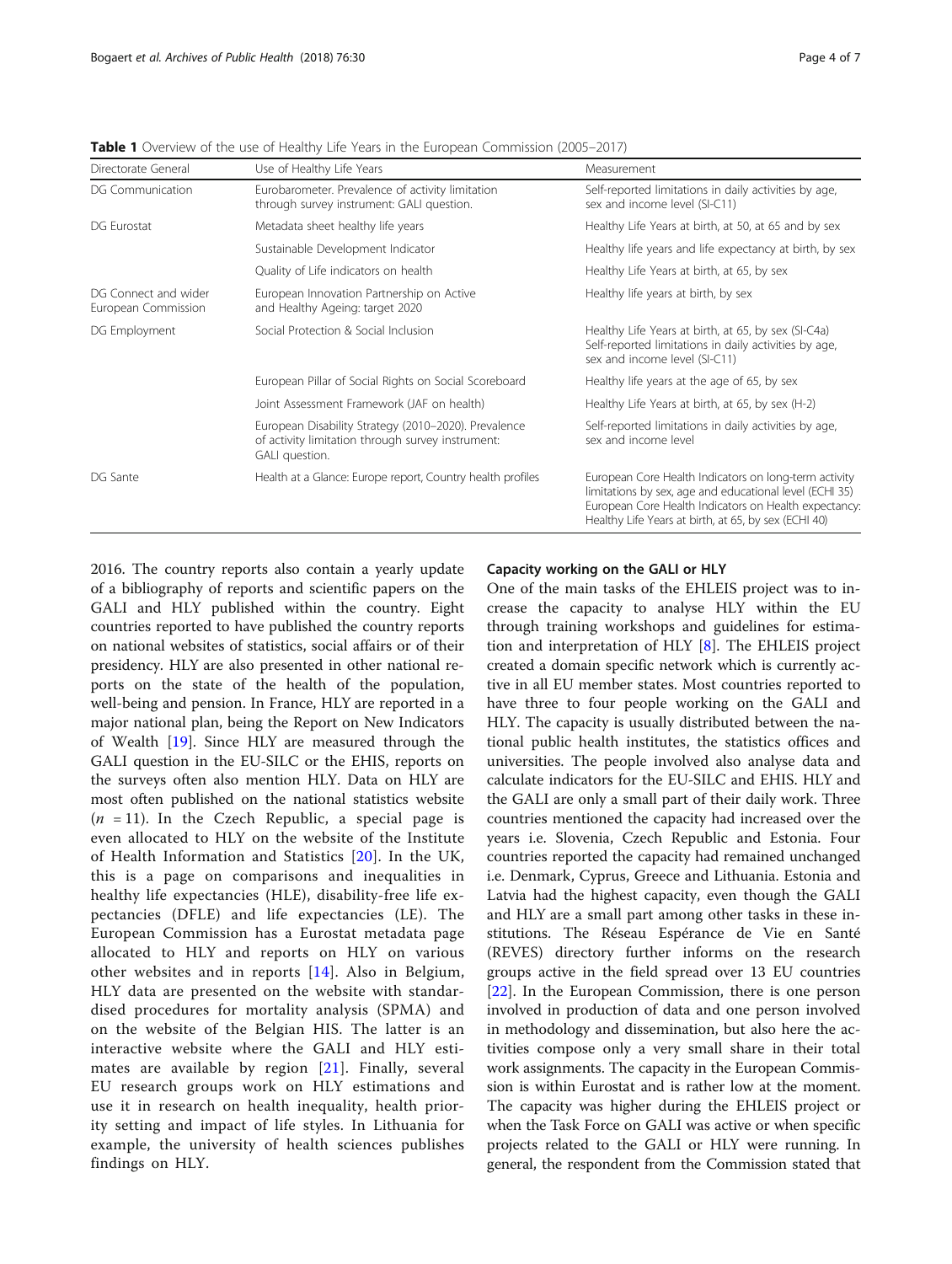there are less resources dedicated to the GALI or HLY at the moment as the production and dissemination follows already established procedures. However, some development projects are envisaged.

# **Discussion**

The GALI and HLY are important measures to monitor progress in various policy domains. Since the last evaluation in 2006  $[8]$  $[8]$ , the use of the HLY indicator has spread and gained attention and the respondents to our survey reported different uses. Analysis of the HLY have led to policy changes in e.g. Estonia and are discussed in high level political meetings in countries such as France and Italy, and at the European Commission, most recently, in the context of the European Pillar of Social Rights where HLY are a headline indicator. In Lithuania, HLY have even taken over LE as the main evaluation criteria in the program of the government. In contrast with 2006, HLY are now being used to design policies and programmes. The most widespread use of the GALI and HLY are in the area of health, but since health is acknowledged as a precursor of economic growth and important for economic decisions, HLY have gained importance in other policy areas as well. HLY and the GALI are used in at least 5 different Directorate Generals (DGs) of the Commission, including its use in the European Semester. In contrast with the report of Oortwijn et al. [\[8](#page-5-0)], Commission Officials do seem to be aware of the HLY indicator as its use has spread. The results from the survey show that HLY are frequently used in the context of sustainability, where HLY are reported and monitored in the strategies of sustainable development of many countries and at the European Commission. This because HLY have gained major importance in discussions on retirement age and pension. In some countries such as Estonia, it is a policy priority to increase HLY in order to increase people's years of economic activity. The efforts of the European Innovation Partnership on Active and Healthy Aging, the Task Force on GALI and the EHLEIS project may have contributed to countries endeavours to increase HLY. Also in the policy domain of disabilities, HLY have gained political importance. Not all countries have taken up HLY systematically. In the Netherlands, for example, only LE is taken into account for pension age. Methodological issues and fluctuations are other important reasons for its limited use in e.g. Slovenia. At regional level, most recently, the Flemish region in Belgium has used healthy life years in their proposal to address social inequalities in health and wellbeing [\[23\]](#page-6-0). However, the policy implications at regional level seem rather limited according to the survey. This should be investigated in more depth to make any conclusive remarks as regional policy-makers were not specifically targeted in this study.

The GALI question is institutionalised in most important health questionnaires through the MEHM such as the EU-SILC, the SHARE and the EHIS [[24\]](#page-6-0). This was initiated by Eurostat to have a health benchmark in all their major surveys including the non-health surveys. Interestingly, in our study, only few countries were aware the GALI was questioned through the SHARE in their country. Overall, the biggest limitation is that survey organisers use their own adaptation of the question. This leads to a variety of wording in different surveys and may limit comparability [\[25\]](#page-6-0). Eurostat and EHLEIS have provided support to countries with regards to harmonisation, but continuous efforts will be needed in order for the GALI question not to be altered or removed. Since the capacity has decreased in the European Commission, and the Task Force on GALI and the EHLEIS project have come to an end, it would be interesting to look at the impact of these changes on the use of the GALI and HLY in the future. In this survey, only one country reported to have removed the GALI question from the EHIS. Respondents to the survey also indicated the GALI question is used in various other surveys. Also at regional level and in smaller scale studies, the GALI has been introduced.

HLY are presented in various reports. The country reports produced by EHLEIS are well received by countries and increase the uptake of HLY at national level as the reports are published on countries websites. This is important to improve the understanding of the concept in a unified way and to provide a yearly update. Furthermore, the presentation and dissemination of HLY are most prominent on national statistics websites. Some countries provide data analysis and conclusions on their HLY results increasing the visibility of the GALI and HLY. Other findings on HLY are presented in reports on the EU-SILC and EHIS. The capacity working on the GALI and HLY in the Member States has either remained unchanged or slightly increased over the years. The capacity is usually spread over various institutions being national public health institutes, statistics offices and universities.

At the European Commission, HLY are reported in various health reports such as the Country health profiles and in Health at a glance: Europe report. Also outside the health domain, HLY are used in reports on social protection and inclusion as well as on disability and employment. The production and dissemination of HLY and the GALI follow already established procedures which confirm their institutionalisation, but has a decline in resources and capacity at EU – level as a consequence.

Since only one respondent per country was aimed for in this study, due to resources constraints, the responses may have been incomplete and may not reflect a country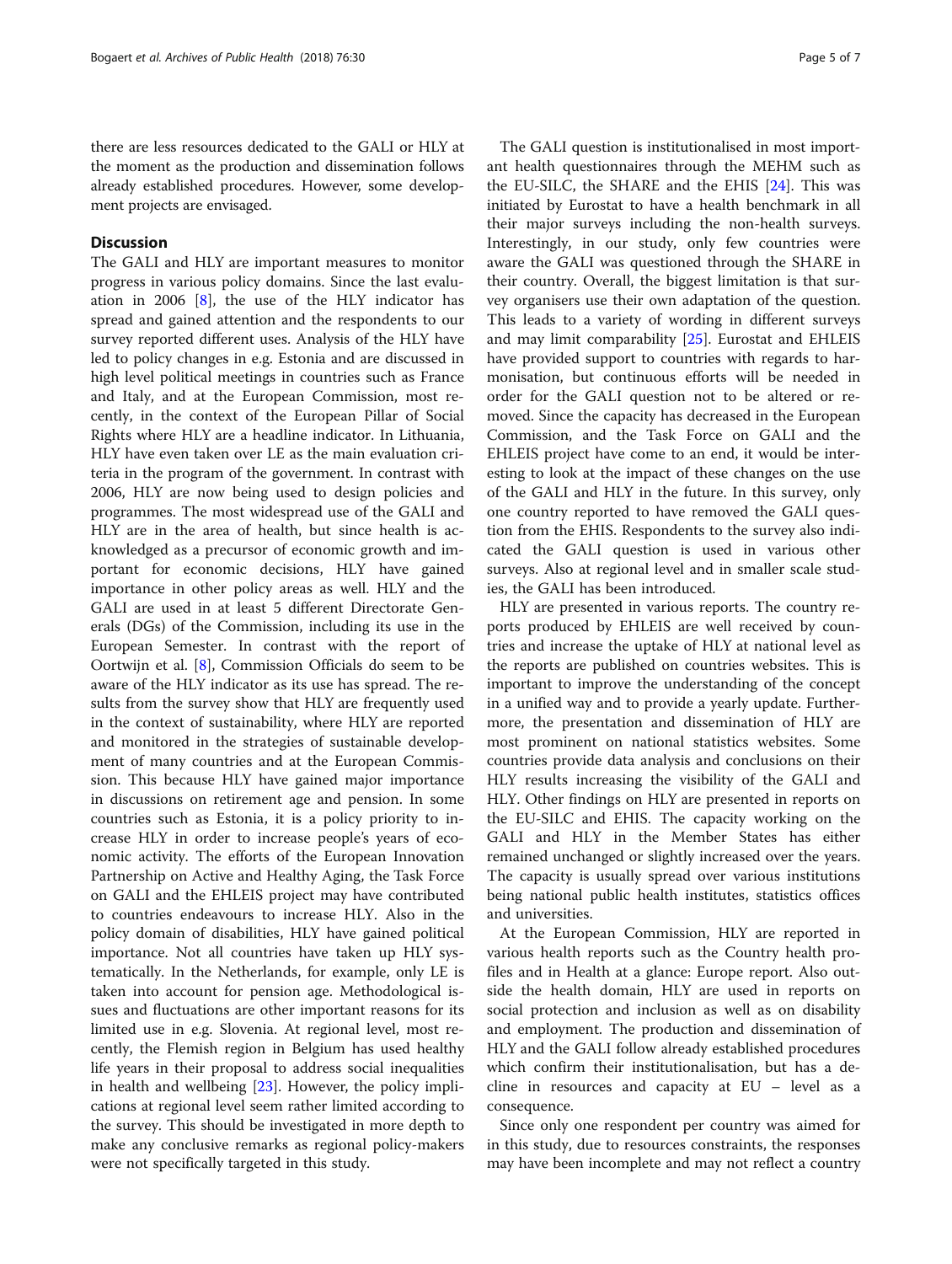<span id="page-5-0"></span>wide perspective. Also, the results from the study demonstrated that the areas in which the GALI and HLY are used can be broad and the respondents may only be aware of use in certain areas. However, the respondents were chosen due to their active participation in the EHLEIS network and their expertise in the field. Therefore, they seemed to be suitable to respond to the questionnaire. Participants were also asked to provide another contact person if they did not know the answers to the questionnaire. Various respondents provided links to national reports and websites. Due to the language barrier not all reports could be assessed thoroughly.

# Conclusion

In ten years, there has been a real evolution in the use of the GALI and HLY. The use of the GALI and HLY are now widespread in Member States and in the European Commission and has, over the years, become institutionalised. The GALI and HLY are used for policy making (e.g. health promotion and functional capacity of the work force), impact assessment (e.g. impact of healthy life style on health), and monitoring (e.g. trends in social protection). Additionally, HLY are increasingly being used to design policies and programmes. The GALI and HLY are not only used in the policy area of the health sector encompassing disabilities and healthy ageing, but have also gained importance in other fields such as retirement, budgets and sustainable development. The GALI is integrated in major health surveys which support its long-term sustainability. Although the capacity fluctuates between countries, most countries have capacity to evaluate the GALI and HLY. This analysis encourages further documenting for the policy makers how HLY and the GALI are measured and what type of interpretation can be driven from the secular or cross-country comparisons.

# Additional file

[Additional file 1:](https://doi.org/10.1186/s13690-018-0279-z) Survey on the use of the Global Activity Limitation Indicator (GALI) and Healthy Life years (HLY) in the Member States (MS) of the European Union (EU) and associated countries. (DOCX 16 kb)

#### Acknowledgements

The detailed results of the survey are available on the EHLEIS website with the kind help from Christine Perrier.

## Funding

This paper is delivered in the context of the project '664691 / BRIDGE Health' which has received funding from the European Union's Health Programme (2014–2020).

## Authors' contributions

All authors read and approved the final manuscript.

#### Ethics approval and consent to participate

Not applicable

#### Consent for publication

Not applicable

#### Competing interests

HVO is Editor-in-Chief at the Archives of Public Health.

# Publisher's Note

Springer Nature remains neutral with regard to jurisdictional claims in published maps and institutional affiliations.

#### Author details

<sup>1</sup>Department of Public Health and Surveillance, Epidemiology and public health, Sciensano, Rue Juliette Wytsmanstraat 14, 1050 Brussels, Belgium. <sup>2</sup>Tilburg University, Tilburg, The Netherlands. <sup>3</sup>Ghent University, Ghent, Belgium. <sup>4</sup> French Institute for Demographic Studies (INED), Paris, France.<br><sup>5</sup> French Institute of Health and Medical Besearch (INSERM). Paris, France. <sup>5</sup>French Institute of Health and Medical Research (INSERM), Paris, France. 6 École Pratique des Hautes Études, Paris, France.

# Received: 21 November 2017 Accepted: 7 June 2018 Published online: 28 June 2018

#### References

- 1. Jagger C, Gillies C, Cambois E, Van Oyen H, Nusselder W, Robine JM. The global activity limitation index measured function and disability similarly across European countries. J Clin Epidemiol. 2010;63(8):892–9.
- 2. Berger N, Van Oyen H, Cambois E, Fouweather T, Jagger C, Nusselder W, et al. Assessing the validity of the global activity limitation Indicator in fourteen European countries. BMC Med Res Methodol. 2015;15(1):1. [cited 7 Aug 2017]. Available from: [http://www.biomedcentral.com/1471-2288/15/1%5Cn.](http://www.biomedcentral.com/1471-2288/15/1/n) [http://www.](http://www.pubmedcentral.nih.gov/articlerender.fcgi?artid=4298058&tool=pmcentrez&rendertype=abstract) [pubmedcentral.nih.gov/articlerender.fcgi?artid=4298058&tool=pmcentrez&](http://www.pubmedcentral.nih.gov/articlerender.fcgi?artid=4298058&tool=pmcentrez&rendertype=abstract) [rendertype=abstract.](http://www.pubmedcentral.nih.gov/articlerender.fcgi?artid=4298058&tool=pmcentrez&rendertype=abstract)
- 3. Lagiewka K. European innovation partnership on active and healthy ageing: triggers of setting the headline target of 2 additional healthy life years at birth at EU average by 2020. Arch Public Health. 2012;70(1):23. [cited 7 Aug 2017] Available from: [http://www.ncbi.nlm.nih.gov/pubmed/23088612.](http://www.ncbi.nlm.nih.gov/pubmed/23088612)
- 4. Robine J-M, Jagger C, Euro-REVES group. Creating a coherent set of indicators to monitor health across Europe. The Euro-REVES 2 project. Eur J Public Health. 2003;13(3):6–14. [cited 5 Sep 2017]. Available from: [https://](https://www.ncbi.nlm.nih.gov/pubmed/14533742) [www.ncbi.nlm.nih.gov/pubmed/14533742.](https://www.ncbi.nlm.nih.gov/pubmed/14533742)
- 5. Directorate-General for Health and Food Safety. Healthy Life Years (HLY) European Commission. [cited 7 Aug 2017]. Available from: [https://ec.europa.](https://ec.europa.eu/health/indicators/healthy_life_years/hly_en#fragment2) [eu/health/indicators/healthy\\_life\\_years/hly\\_en#fragment2.](https://ec.europa.eu/health/indicators/healthy_life_years/hly_en#fragment2)
- 6. Jagger C, McKee M, Christensen K, Lagiewka K, Nusselder W, Van Oyen H, et al. Mind the gap—reaching the European target of a 2-year increase in healthy life years in the next decade. Eur J Public Health. 2013;23(5):829–833. [cited 7 Aug 2017] Available from: [http://www.ncbi.nlm.nih.gov/pubmed/23487547.](http://www.ncbi.nlm.nih.gov/pubmed/23487547)
- 7. Eurostat. Indicators for EU SDS. [cited 10 Aug 2017]. Available from: [http://](http://ec.europa.eu/eurostat/web/sdi/indicators) [ec.europa.eu/eurostat/web/sdi/indicators](http://ec.europa.eu/eurostat/web/sdi/indicators).
- 8. Oortwijn W, Mathijssen J, Lankhuizen M, Cave J. Evaluating the Uptake of the Healthy Life Years Indicator Final report. 2006 [cited 7 Aug 2017]. Available from: [https://ec.europa.eu/health/archive/ph\\_information/](https://ec.europa.eu/health/archive/ph_information/indicators/docs/rand_hly_en.pdf) [indicators/docs/rand\\_hly\\_en.pdf.](https://ec.europa.eu/health/archive/ph_information/indicators/docs/rand_hly_en.pdf)
- 9. EHLEIS Team. EurOhex. About EHLEIS. French National Institute of Health and Medical Research. [cited 8 Aug 2017]. Available from: [http://www.](http://www.eurohex.eu/index.php?option=aboutehemu) [eurohex.eu/index.php?option=aboutehemu](http://www.eurohex.eu/index.php?option=aboutehemu)
- 10. Robine J-M, Cambois E, Nusselder W, Jeune B, Oyen H Van, Jagger C, et al. The joint action on healthy life years (JA: EHLEIS). Arch Public Health. 2013; 71(1):2. [cited 8 Feb 2018] Available from: [http://www.ncbi.nlm.nih.gov/](http://www.ncbi.nlm.nih.gov/pubmed/23379576) [pubmed/23379576.](http://www.ncbi.nlm.nih.gov/pubmed/23379576)
- 11. European Commisison. Taking forward the Strategic Implementation Plan of the European Innovation Partnership on Active and Healthy Ageing Taking forward the Strategic Implementation Plan of the European Innovation Partnership on Active and Healthy Ageing. 2012. [cited 10 Aug 2017]. Available from: [http://eur-lex.europa.eu/legal-content/EN/TXT/PDF/?uri=](http://eur-lex.europa.eu/legal-content/EN/TXT/PDF/?uri=CELEX:52012DC0083&from=EN) [CELEX:52012DC0083&from=EN](http://eur-lex.europa.eu/legal-content/EN/TXT/PDF/?uri=CELEX:52012DC0083&from=EN).
- 12. Social Protection Committee. Review of the Social Protection Performance Monitor and Developments in Social Protection Policies. Luxembourg; 2016. [cited 10 Aug 2017] Available from: [http://ec.europa.eu/social/main.jsp?catId=](http://ec.europa.eu/social/main.jsp?catId=738&langId=en&pubId=7936&visible=0&preview=cHJldkVtcGxQb3J0YWwhMjAxMjAyMTVwcmV2aWV3) [738&langId=en&pubId=7936&visible=0&preview=cHJldkVtcGxQb3J0YWwhM](http://ec.europa.eu/social/main.jsp?catId=738&langId=en&pubId=7936&visible=0&preview=cHJldkVtcGxQb3J0YWwhMjAxMjAyMTVwcmV2aWV3) [jAxMjAyMTVwcmV2aWV3](http://ec.europa.eu/social/main.jsp?catId=738&langId=en&pubId=7936&visible=0&preview=cHJldkVtcGxQb3J0YWwhMjAxMjAyMTVwcmV2aWV3).